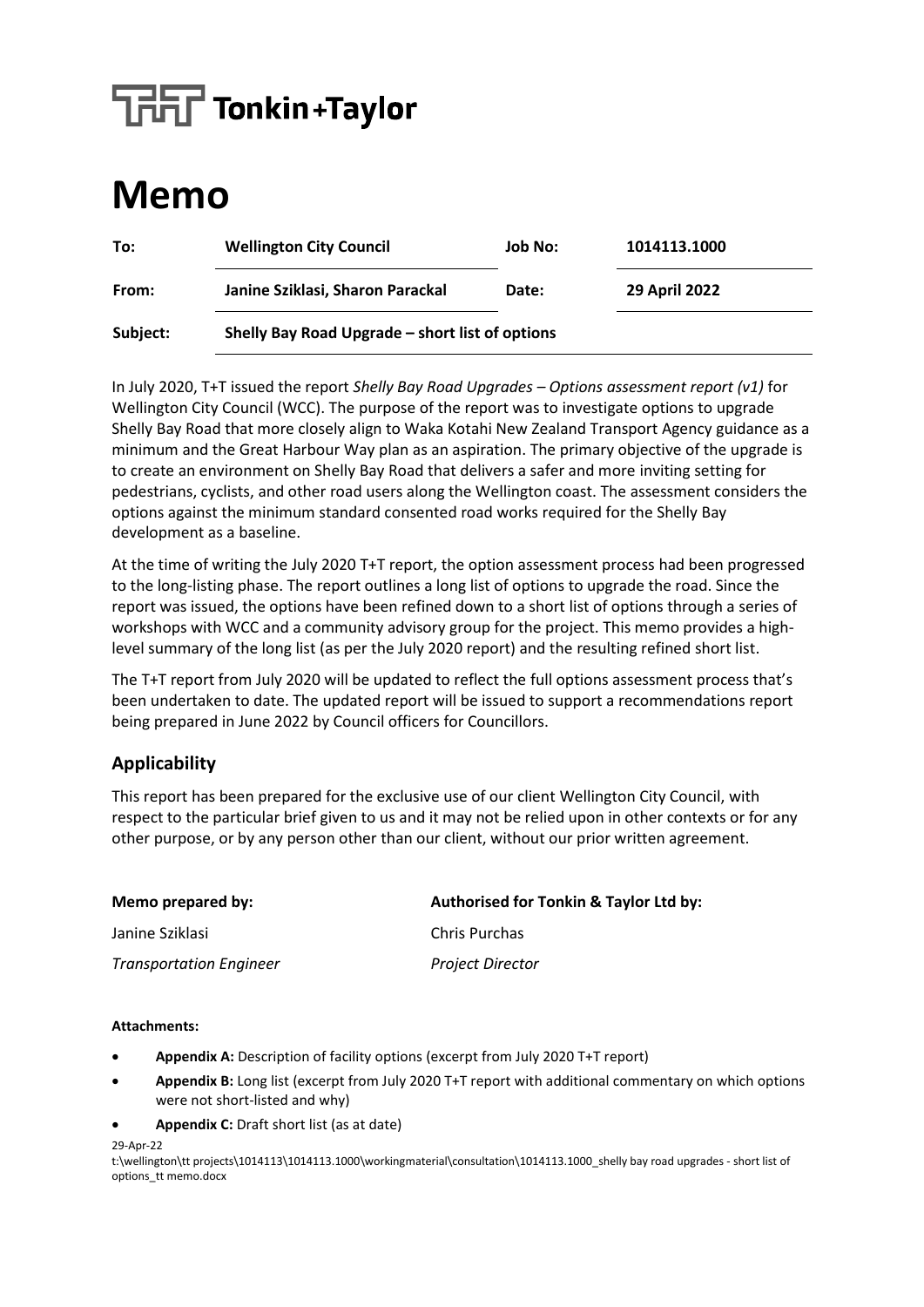## **Appendix A: Description of facility options**

#### **A1 Walking and cycling facility options**

The following facilities were considered as options for pedestrians and cyclists on the corridor:

#### 1 **Footpath and cycle lanes**

This option includes a footpath for pedestrians and on-road cycle lanes for cyclists. Cycle lanes are located on both sides of the road and delineated from motor vehicles by road markings, with the opportunity to provide protection through narrow separators, such as bollards.

#### 2 **Separated path**

This option includes a separated path that provides designated areas for pedestrians and cyclists. Separated paths are physically protected from motor vehicles by safety barriers and/or grade separations.

#### 3 **Shared path**

This option includes a shared path that provides shared space for pedestrians and cyclists. Shared paths are physically separated from motor vehicles.

#### 4 **Footpath only**

This option includes a footpath for pedestrians and no cycle-only infrastructure. Cyclists would be required to share the traffic lane with motor vehicles.

#### 5 **No walking/cycling facilities**

This option does not include any facilities for pedestrians or cyclists. Pedestrians and cyclists would be required to navigate road shoulders and share the corridor space with motor traffic.

#### **A2 Traffic facility options**

The following facilities were considered as options for motor vehicle traffic on the corridor:

#### A **Two traffic lanes**

This option includes two traffic lanes that accommodate two-way motor vehicle traffic at all times.

#### B **Two traffic lanes: time restricted**

This option includes two traffic lanes that are restricted to use by certain road users depending on the time of day and/or the day of the week. At times, the traffic lanes would allow for two-way motor vehicle traffic, while at other times motor vehicles would be restricted and the lanes would be available for use by active transport modes.

#### C **Two traffic lanes: local one-way controls**

This option typically provides two traffic lanes that accommodate two-way motor vehicle traffic. At localised sections, only a single traffic lane is provided, and one-way controls are required, such as Give Way signage or traffic signals.

#### D **One traffic lane: northbound or southbound flow**

This option includes one traffic lane for one-way motor vehicle traffic at all times. The traffic flow may be in the northbound or southbound direction (not selected at the long list stage).

#### E **One traffic lane: tidal flow**

This option includes one traffic lane for tidal flow of motor vehicles. Tidal flow would allow for traffic to travel in one direction at times, and in the opposite direction other times.

#### F **No traffic lanes**

This option does not include any facilities for motor vehicle traffic at any times. Motor vehicle would be required to use an alternative route.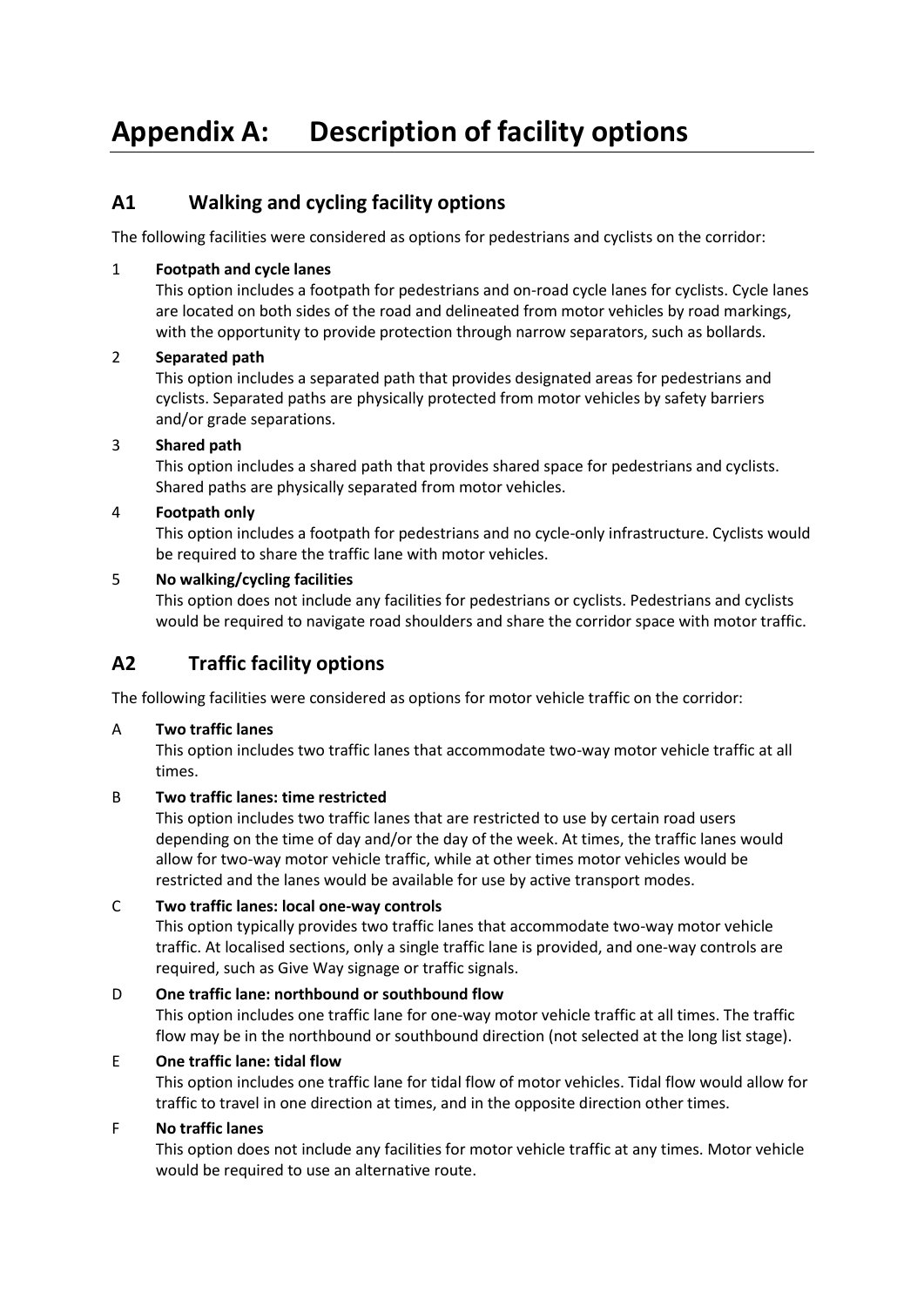## **Appendix B: Long list**

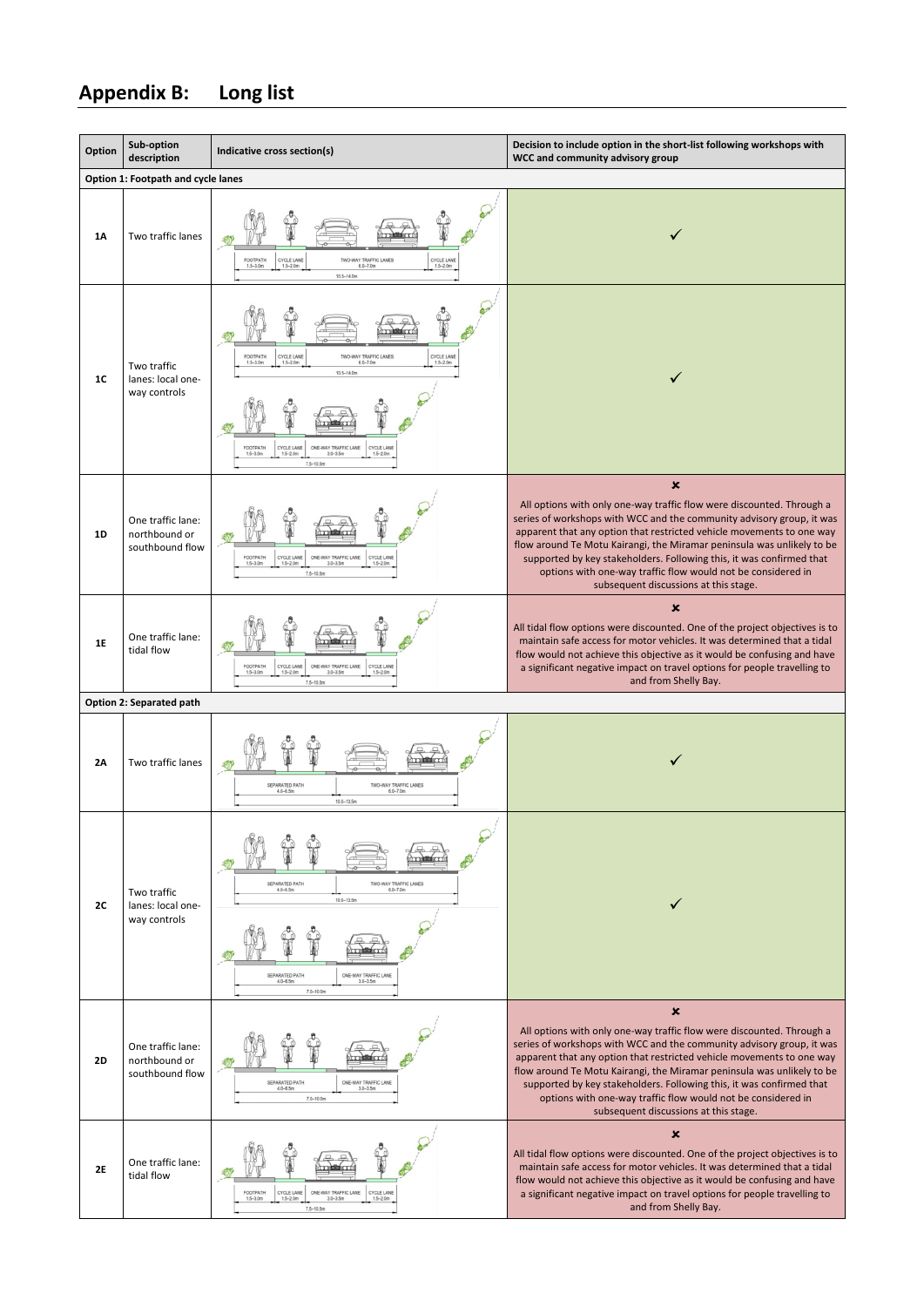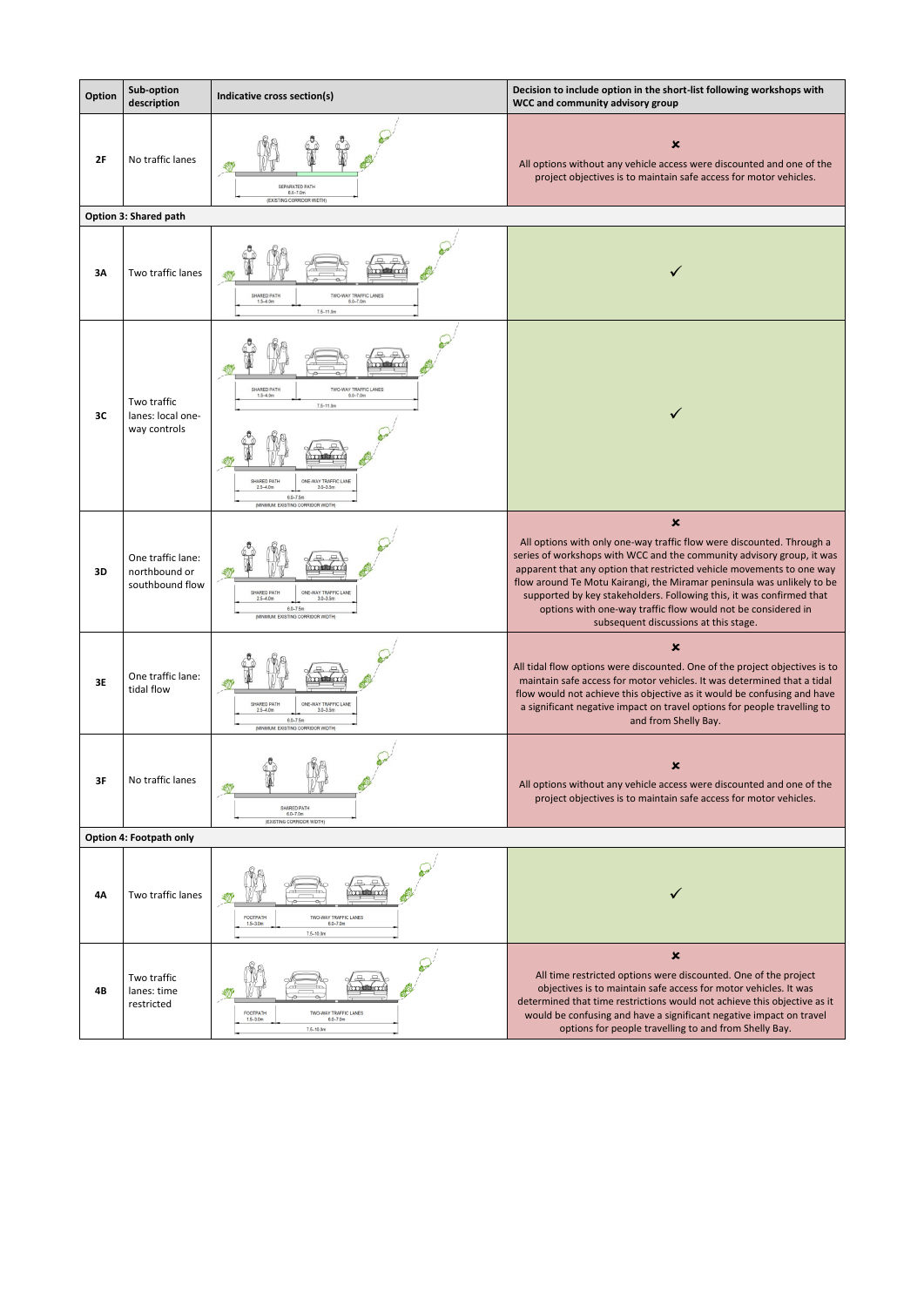